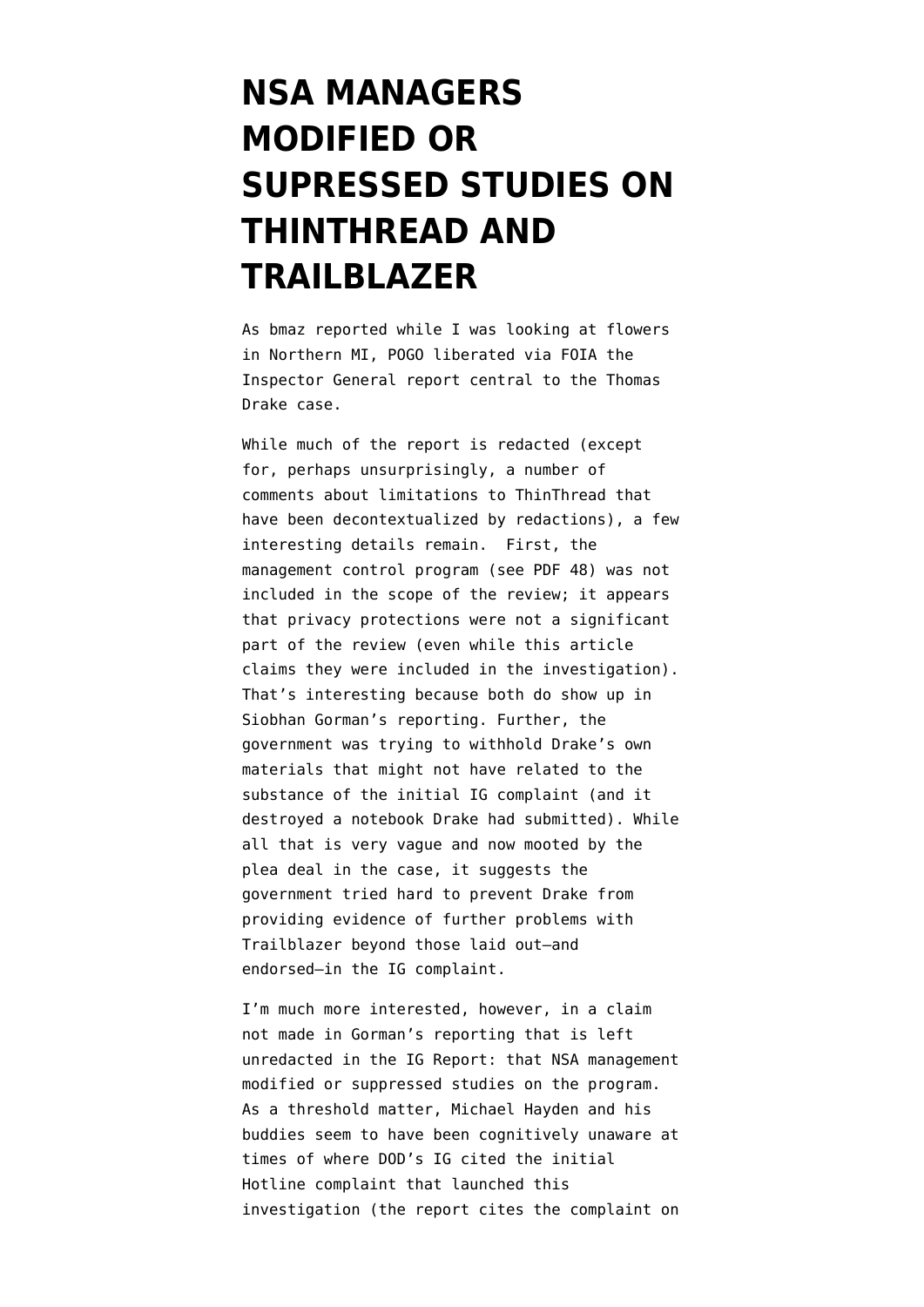PDF 5 and PDF 11; on PDF 122, the IG Report notes NSA management's conflation of the complaint with the report results specifically with regard to claims about cost) and where it confirmed that complaint. Yet the extensive discussion of test results starting on PDF 21 make it clear the investigation examined test results in detail. Furthermore, this IG response to Management complaints on PDF 123 make it clear that the IG confirmed the complaint that management fiddled with studies.

> (C) Management Comments. NSA management comments also questions [sic] the Executive Summary's statement that "NSA modified or suppressed studies and [redacted] and stated that the audit report did not identify where the information was obtained.

(C) Audit Response. We have documented information to support this statement; however, because of fear of reprisal, we agreed to keep the sources anonymous.

In other words, not only did the IG confirm the tests showed ThinThread performed better than Trailblazer, but it appears to confirm that NSA management tried to hide that fact.

While Gorman's reporting doesn't say the studies were suppressed, she did [report](http://www.commondreams.org/headlines06/0518-07.htm) on the existence and results of those studies.

> In what intelligence experts describe as rigorous testing of ThinThread in 1998, the project succeeded at each task with high marks. For example, its ability to sort through massive amounts of data to find threat-related communications far surpassed the existing system, sources said. It also was able to rapidly separate and encrypt U.S.-related communications to ensure privacy.

[snip]

A number of independent studies,